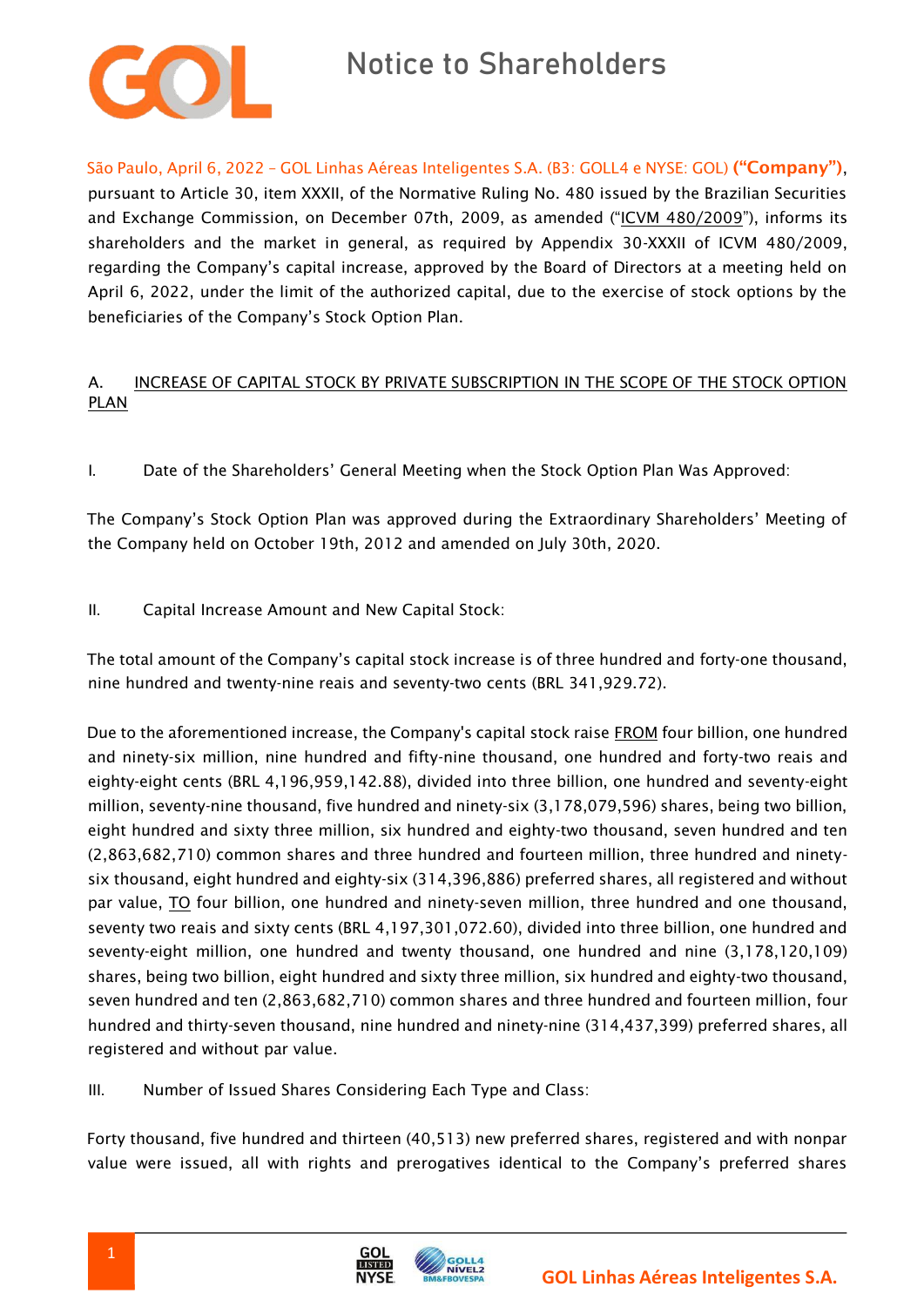

formerly issued, including potential dividends and/or interests on capital that may happen to be distributed ("Issued Shares").

IV. Issue Price of the New Shares:

The issuance price of the Issued Shares was of eight reais and forty-four cents (BRL 8.44) for each share.

- V. Price of Each One of the Types and Classes of Shares Issued by the Company in the Markets Where They Are Negotiated:
	- a) Minimum, Medium and Maximum Price of the Last three (3) years:

|                     | 2021      | 2020             | 2019             |
|---------------------|-----------|------------------|------------------|
| Minimum Stock Price | BRL 14.58 | <b>BRL 5.60</b>  | <b>BRL 20.09</b> |
| Maximum Stock Price | BRL 28.75 | <b>BRL 39.05</b> | <b>BRL 44.62</b> |
| Average Stock Price | BRL 21.42 | <b>BRL 20.60</b> | <b>BRL 30.96</b> |

b) Minimum, Medium and Maximum Price on Each Quarter of the Last Two (2) Years:

| 2020                | 1º Quarter       | 2º Quarter      | 3º Quarter       | 4º Quarter |
|---------------------|------------------|-----------------|------------------|------------|
| Minimum Stock Price | <b>BRL 5.60</b>  | <b>BRL 9.47</b> | BRL 16.47        | BRL 15.62  |
| Maximum Stock Price | <b>BRL 39.05</b> | BRL 23.99       | BRL 21.95        | BRL 27.94  |
| Average Stock Price | BRL 27.68        | BRL 13.97       | <b>BRL 19.05</b> | BRL 21.71  |

| 2021                | 1º Quarter | 2º Quarter       | 3º Quarter | 4º Quarter       |
|---------------------|------------|------------------|------------|------------------|
| Minimum Stock Price | BRL 18.83  | BRL 21.64        | BRL 16.60  | <b>BRL 14.58</b> |
| Maximum Stock Price | BRL 26.20  | <b>BRL 28.75</b> | BRL 23.72  | BRL 21.88        |
| Average Stock Price | BRL 22.86  | <b>BRL 24.64</b> | BRL 20.41  | BRL 17.77        |

c) Minimum, Medium and Maximum Price on Each Month of the Last Six (6) Months:

|                     | March/22 | Feb/22     | lan/22     | Dec/21     | Nov/21     | Oct/21     | Sep/21           |
|---------------------|----------|------------|------------|------------|------------|------------|------------------|
| Minimum Stock       |          | <b>BRL</b> | <b>BRL</b> | <b>BRL</b> | <b>BRL</b> | <b>BRL</b> |                  |
| Price               | BRL12.28 | 16.41      | 14.86      | 14.58      | 14.72      | 15.18      | BRL 18.30        |
| Maximum Stock       |          | <b>BRL</b> |            | BRL        | BRL        | <b>BRL</b> |                  |
| Price               | BRL17.48 | 19.92      | BR L 18.4  | 20.05      | 18.79      | 21.88      | <b>BRL 22.22</b> |
|                     |          | <b>BRL</b> | <b>BRL</b> | <b>BRL</b> | <b>BRL</b> | <b>BRL</b> |                  |
| Average Stock Price | BRL15.15 | 18.20      | 16.59      | 17.64      | 16.77      | 18.90      | <b>BRL 20.02</b> |